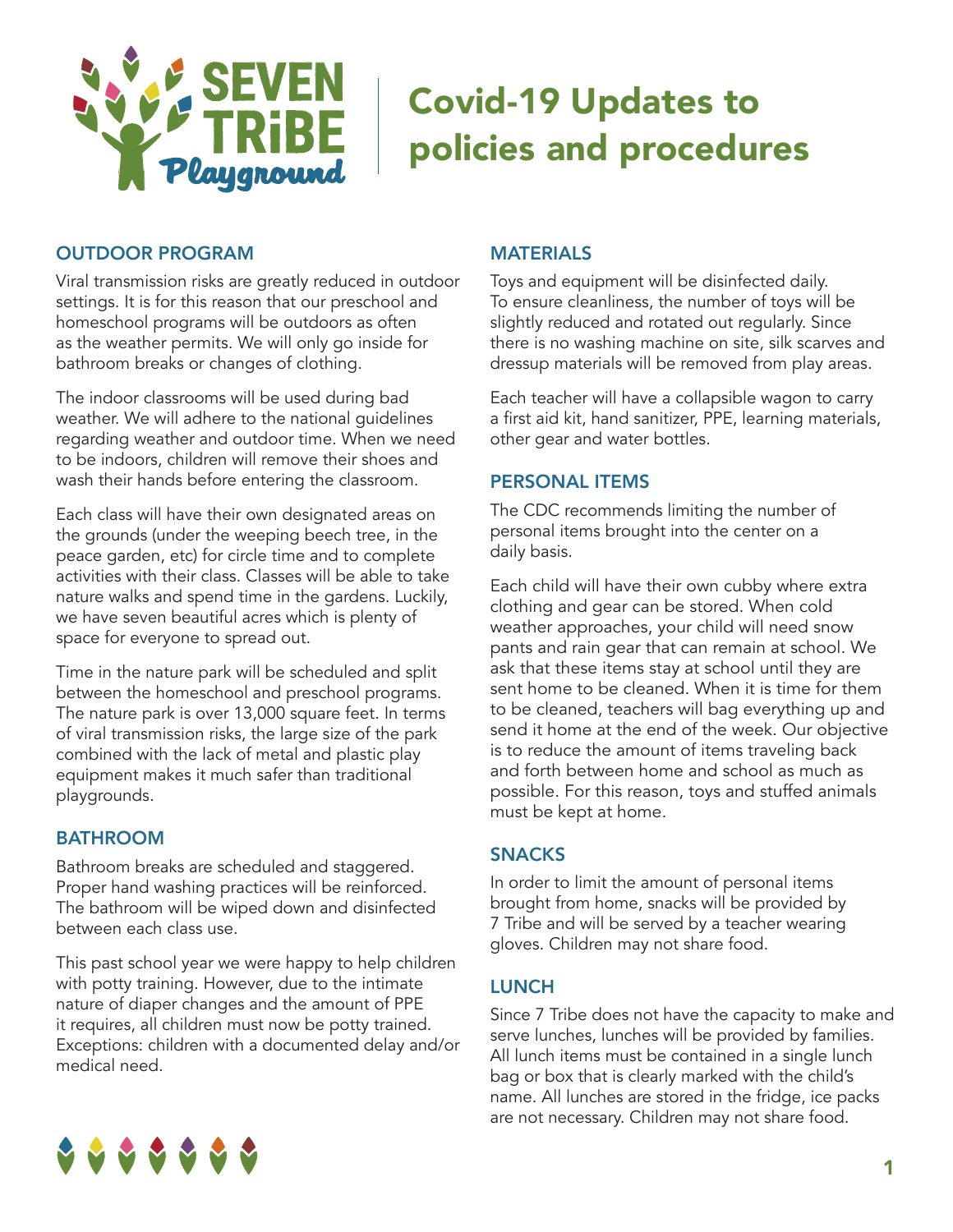# DROP OFF / PICK UP PROCEDURES

The CDC recommends curbside drop offs and limiting the number of visitors in the building. When possible, high risk family members should not be responsible for pick up or drop offs.

All drop offs and pickups will be done curbside and will occur in the upper parking lot of the church at 925 S. George St. Each family will be given a number to display in their windshield to help us quickly identify families in order to speed up the process.

#### DROP OFF will begin at 8:50 a.m.

Families are asked to wait in their cars and unbuckle their child before a teacher approaches. Teachers and assistants wearing a face shield will greet each family, conduct a wellness check complete with a temperature check, sign in the child(ren), and help the child(ren) out of the car.

Once out of the car, kids will be given hand sanitizer to use before going to their designated area, taking their water bottle with them. The assistant will take the lunches and store them in the fridge once everyone has checked in.

If the weather requires it, children will proceed directly to their classrooms. All transitions are supervised and teachers are stationed accordingly.

#### PICK-UP WILL BE STAGGERED

#### Preschool pick-up is at 12:30 p.m.

#### K- 4th grade pick-up is at 2 p.m.

As recommended by the CDC, staggering pick-up will help us to keep groups separate and avoid a pile up at the entrance. Having families display a number in the windshield of their vehicle will also help dismissal run smoother.

When it is time for dismissal, each class will wait in their designated area and wait for students to be radioed before being dismissed. A teacher wearing a face mask will radio for a child to be dismissed as each car approaches. The teacher will help the child(ren) into the car. Families are asked to pull forward a few car lengths before completing the buckling process so that other kids can be dismissed.

# FACE COVERINGS

While we are outdoors, facial coverings will not be required as long as students maintain a safe distance. If we are inside, masks/face coverings will be required, this includes bathroom breaks. 7 Tribe will provide masks/face coverings for each student. We currently use gator-style face coverings that can be easily pulled up and down as needed. The teacher will spend time teaching about face masks so that children are comfortable wearing them. Our goal is to create a safe learning environment where kids do NOT have to wear masks all day. Teachers who are helping in the parking lot during pick up and drop offs will be required to wear face masks.

#### WELLNESS CHECKS

Teachers and students must complete a wellness check upon arrival. This includes a temperature check and answering a series of questions. These questions are determined by the CDC and will be updated as needed. Persons who have a fever of 100˚F or above or other signs of illness will not be admitted.



*Please note: Policies and Procedures are subject to change and will be updated as needed to best protect the health and safety of our students, staff and their families.*

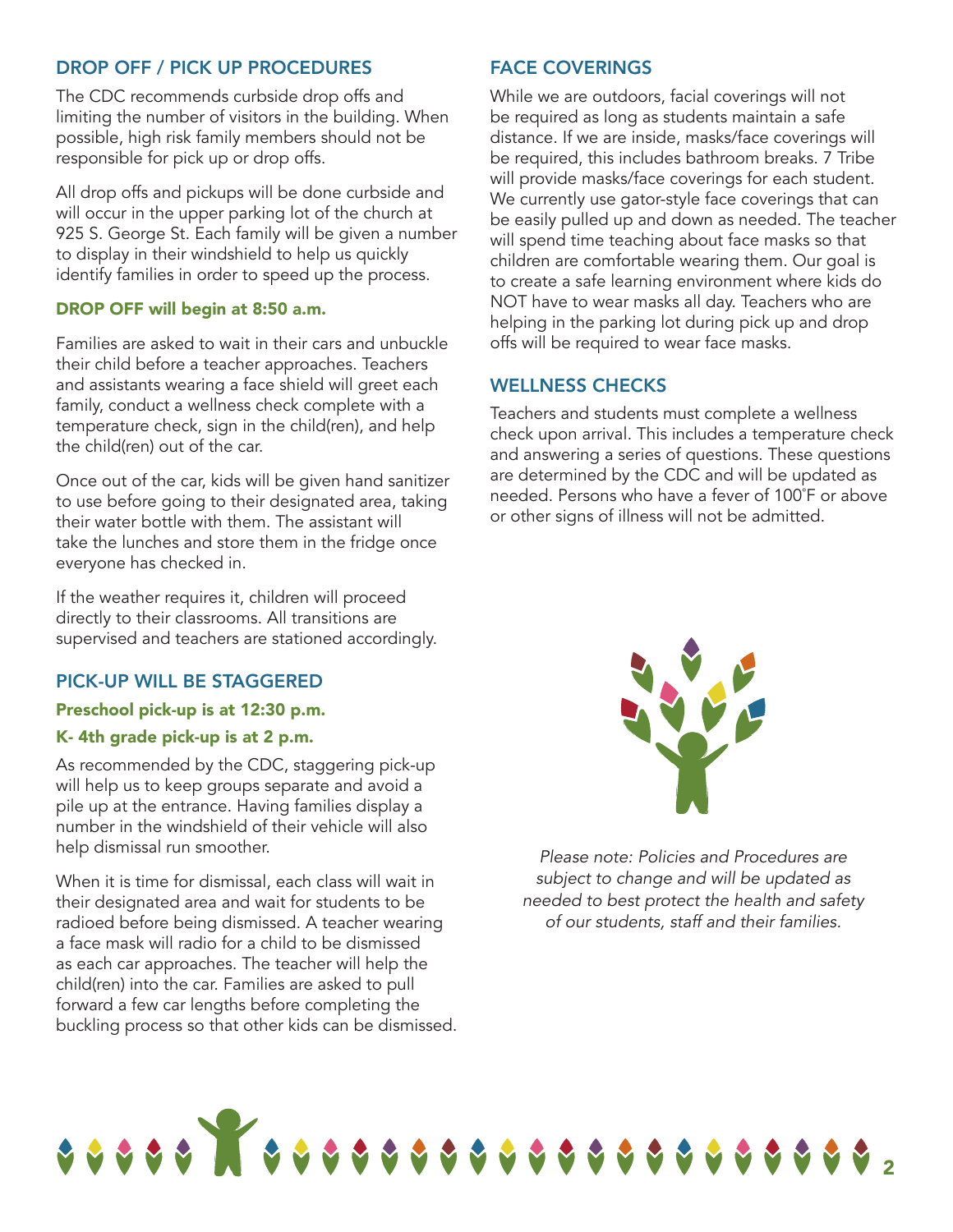# HEALTH AND ILLNESS

Seven Tribe Playground takes precautions to prevent the spread of illness by maintaining a clean environment, providing substitutes for staff and setting clear limits on the health of children in attendance. Frequent hand washing is also an important habit that prevents the spread of illness.

To keep all children and staff healthy, we need your cooperation! This means keeping your child home if you suspect he/she is sick. Recovering children are more likely to pick up a new illness. Keep in mind that we spend time outdoors daily, so if your child is not well enough to go outside, please keep him/her at home.

Should any student, staff or member of their household become infected with COVID-19, the school will shut down for a minimum of one week during which time everything will be disinfected. The appropriate state agencies and all families will be notified immediately. We will keep in constant contact with all families to ensure the illness did not spread. All CDC guidelines related to this issue will be followed.

# Please keep your child home when any of the following conditions are present:

- 1. The equivalent of an oral fever of 100 accompanied by behavior changes or other signs or symptoms of illness;
- 2. Green or yellow runny nose (*clear runny noses are okay*)
- 3. Cuts or wound with bleeding or oozing
- 4. Symptoms and signs of possible severe illness: Lethargy that is more than expected tiredness, Uncontrolled coughing, Inexplicable irritability or persistent crying; Difficult breathing, Wheezing, or Other unusual signs for the child;
- 5. Diarrhea, defined by more watery stools, decreased form of stool that is not associated with changes of diet, and increased frequency of passing stool, that is not contained by the child's ability to use the toilet.
- 6. Blood in stools not explainable by dietary change, medication, or hard stools.
- 7. Persistent abdominal pain (continues more than 2 hours) or intermittent pain associated with fever or other signs or symptoms;
- 8. Vomiting illness (two or more episodes of vomiting in the previous 24 hours) until vomiting resolves or until a health care provider determines that the cause of the vomiting is not contagious and the child is not in danger of dehydration.
- 9. Mouth sores with drooling, unless a health care provider or health department official determines that the child is noninfectious.
- 10. Rash with fever or behavior change, until a physician determines that these symptoms do not indicate a communicable disease;
- 11. Purulent conjunctivitis (defined as pink or red conjunctiva with white or yellow eye discharge), until after treatment has been initiated. In epidemics of no purulent pink eye, exclusion shall be required only if the health authority recommends it
- 12. A severe rash or change in skin color, red eyes, and/or abdominal pain which are the symptoms of MIS-C, multi-system inflammatory syndrome, a complication of COVID-19 that presents in children.
- 13. A new or changed cough present in kids or if family members in the household are experiencing a new or changed cough (*unless cleared by a doctor*).
- 14. Your child requires one-on-one care OR more care than staff can provide without compromising the health and safety of other children in the class.

We will temporarily exclude a child or send the child home as soon as possible if a combination of any of the above conditions exists. If any of these symptoms are present during drop off, or if your child is not feeling well, the teacher will request that the child go home to prevent the spread of illness. Seven Tribe Playground requires a child to remain at home during the first 24 hours of antibiotic treatment for any contagious illness (ear infections and tick bites are not contagious although they are treated with antibiotics).

It is vital that staff and students remain home when they or members of their household are sick. We will continue the use of illness trackers to ensure the health and safety of everyone.